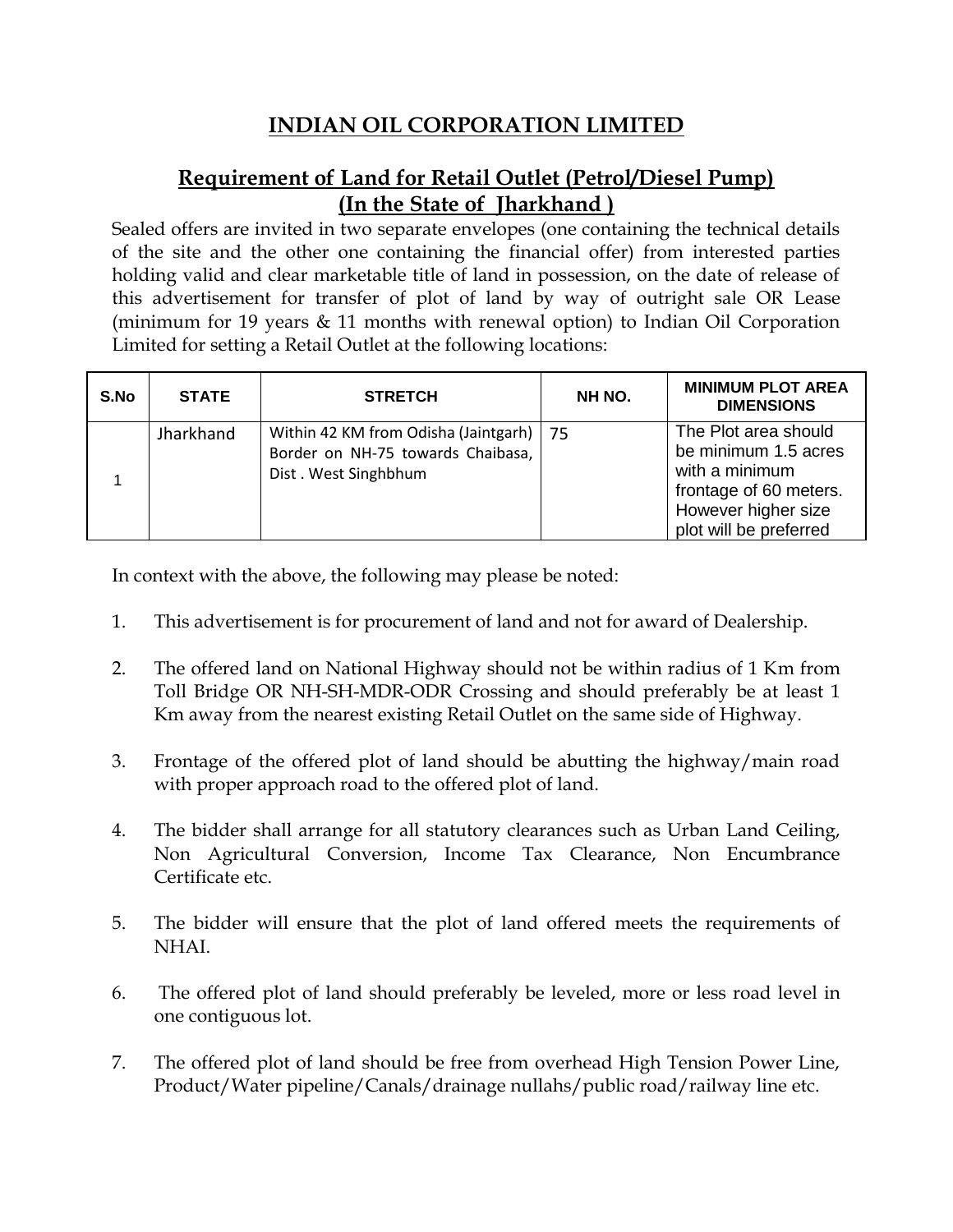- 8. The offered plot of land should be free from all encumbrances/encroachments/ religious structures etc. Necessary documents to this effect duly notarized shall be furnished along with the offer.
- 9. If the entire parcel of land required does not belong to one owner, then the group of owners who have plots contiguous to each other and meeting our requirement can quote through one registered Power of Attorney holder. However Indian Oil shall deal only with the Power Of Attorney Holder. Copy of the required Power of Attorney, duly endorsed by each owner should be enclosed with the offer.
- 10. District Authorities and other Government bodies can also apply against this advertisement. Preference will be given to Government Land, if found suitable.
- 11. Those offering agricultural land, shall be required to convert the same to Non Agricultural Land use, more particularly commercial conversion for use of Retail Outlet/Infrastructural facilities and other allied purpose at their own expenses and cost.
- 12. As estimated by Indian Oil, the following additional cost will also be considered for commercial evaluation of bids (i) Cost of Land Filling/consolidation/cutting including cost of retaining wall/hume pipes etc as well as for development of ingress/egress to bring the offered site to road level (ii)Cost of other physical parameters like shifting/laying of telephones/Electrical lines.
- 13. Brokers/Property Dealers need not apply.
- 14. Indian Oil takes no responsibility for delay, loss or non receipt of documents sent by post/fax. Received Quotations are merely offers and do not bind Indian Oil in any manner.
- 15. Indian Oil reserves the right to reject any or all the offers without assigning any reasons thereof.

### **OFFER SHOULD BE SUBMITTED IN DOUBLE BID SYSTEM AS UNDER**

#### **(A) TECHNICAL BID:**

Details of the plot of land offered along with copies of documents duly signed is to be submitted with details given as under. Technical bid should not contain details of proposed price of land / reference of cost of land. Bidder should submit the following details: